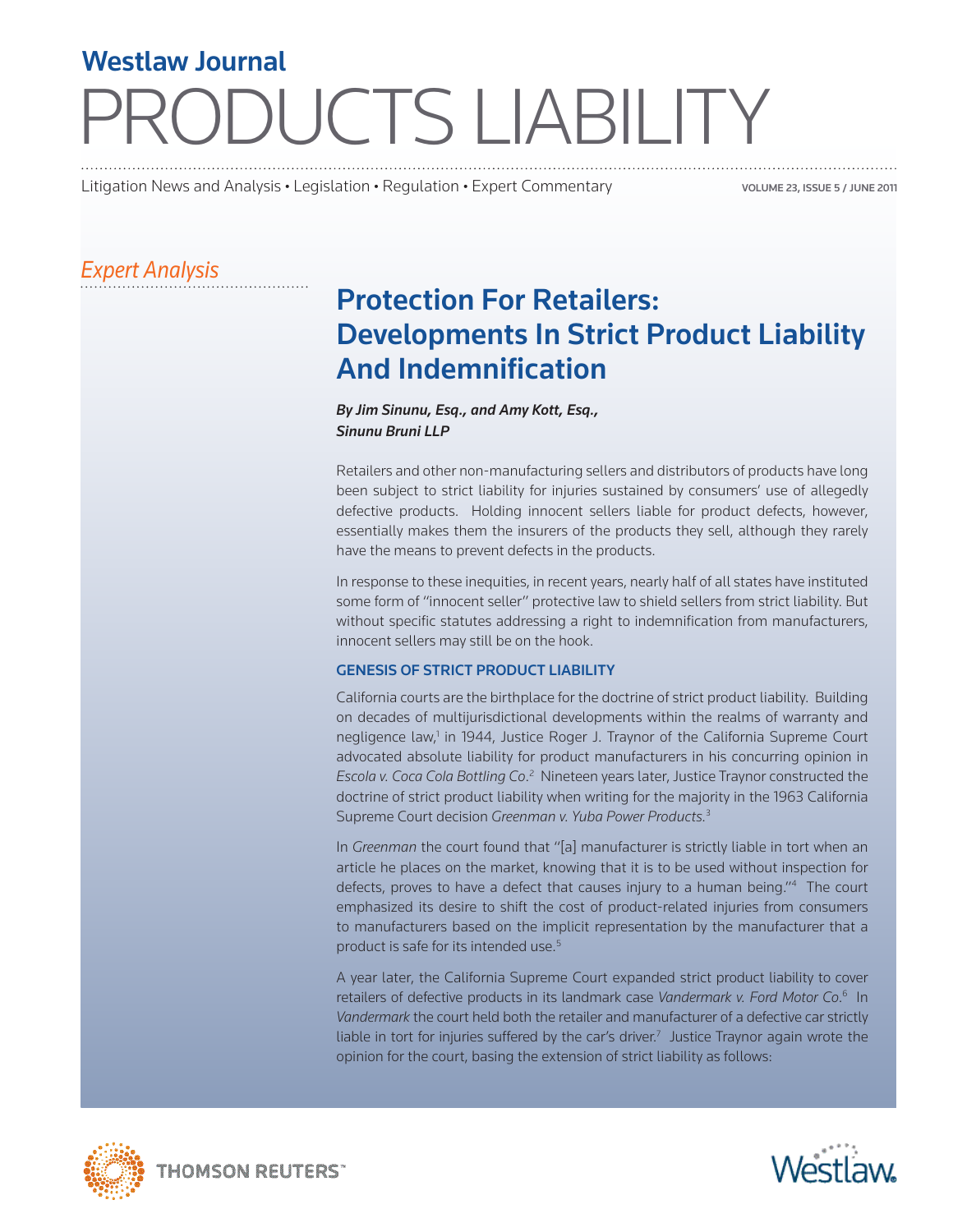Retailers like manufacturers are engaged in the business of distributing goods to the public. They are an integral part of the overall producing and marketing enterprise that should bear the cost of injuries resulting from defective products [citing *Greenman*]. In some cases the retailer may be the only member of that enterprise reasonably available to the injured plaintiff. In other cases the retailer himself may play a substantial part in insuring that the product is safe or may be in a position to exert pressure on the manufacturer to that end; the retailer's strict liability thus serves as an added incentive to safety. Strict liability on the manufacturer and retailer alike affords maximum protection to the injured plaintiff and works no injustice to the defendants, for they can adjust the costs of such protection between them in the course of their continuing business relationship.<sup>8</sup>

Thus, the theory of "enterprise liability" was set forth to justify strict product liability. The goal was to shift the burden of product-related injury from the injured consumers to the entities that benefit from such products' sale (all those engaged in putting the product into the chain of distribution).9

As presented in *Vandermark*, further justifications for imposition of such liability on potentially "innocent" sellers were that:

- Such liability would motivate innocent sellers to pressure manufacturers into making their products safer.
- A seller could "adjust the costs" of strict liability by working such costs into its contracts or by attaining indemnification from the manufacturer.

In 1965, a year after the *Vandermark* decision, the American Law Institute published the Restatement (Second) of Torts; Section 402A of the Restatement holds retailers and manufacturers alike strictly liable in tort for product defects, even if that seller "has exercised all possible care in the preparation and sale of his product." $10^{\circ}$  The Restatement specifically applies strict product liability "to any person engaged in the business of selling products for use or consumption. It therefore applies to any manufacturer of such a product, to any wholesale or retail dealer or distributor, and to the operator of a restaurant."<sup>11</sup> Shortly after the ALI published the Restatement (Second), a vast majority of states adopted Section 402A or similar provisions.12

Thus, the common law of most states has held all members in the chain of distribution of an allegedly defective product strictly liable for resulting injuries, "even non-manufacturing sellers who know nothing about the design or manufacture of a product, have no way to identify the problem, and have no way of curing any defects that might exist."13

The Restatement (Third) of Torts: Products Liability, published in 1998, sadly reaffirms strict liability for non-manufacturers.<sup>14</sup> Notably, however, the ALI acknowledges in Section 1, Comment *e* that numerous states have enacted laws to partially immunize non-manufacturing sellers from strict liability, "premised on the belief that bringing nonmanufacturing sellers or distributors into product liability litigation generates wasteful legal costs."15

#### LIMITATIONS ON STRICT LIABILITY FOR NON-MANUFACTURING SELLERS

In 1979, the Federal Interagency Task Force on Product Liability, chaired by the Department of Commerce, published the Model Uniform Product Liability Act.<sup>16</sup> The Model Act was designed to help create uniformity and stability across jurisdictions in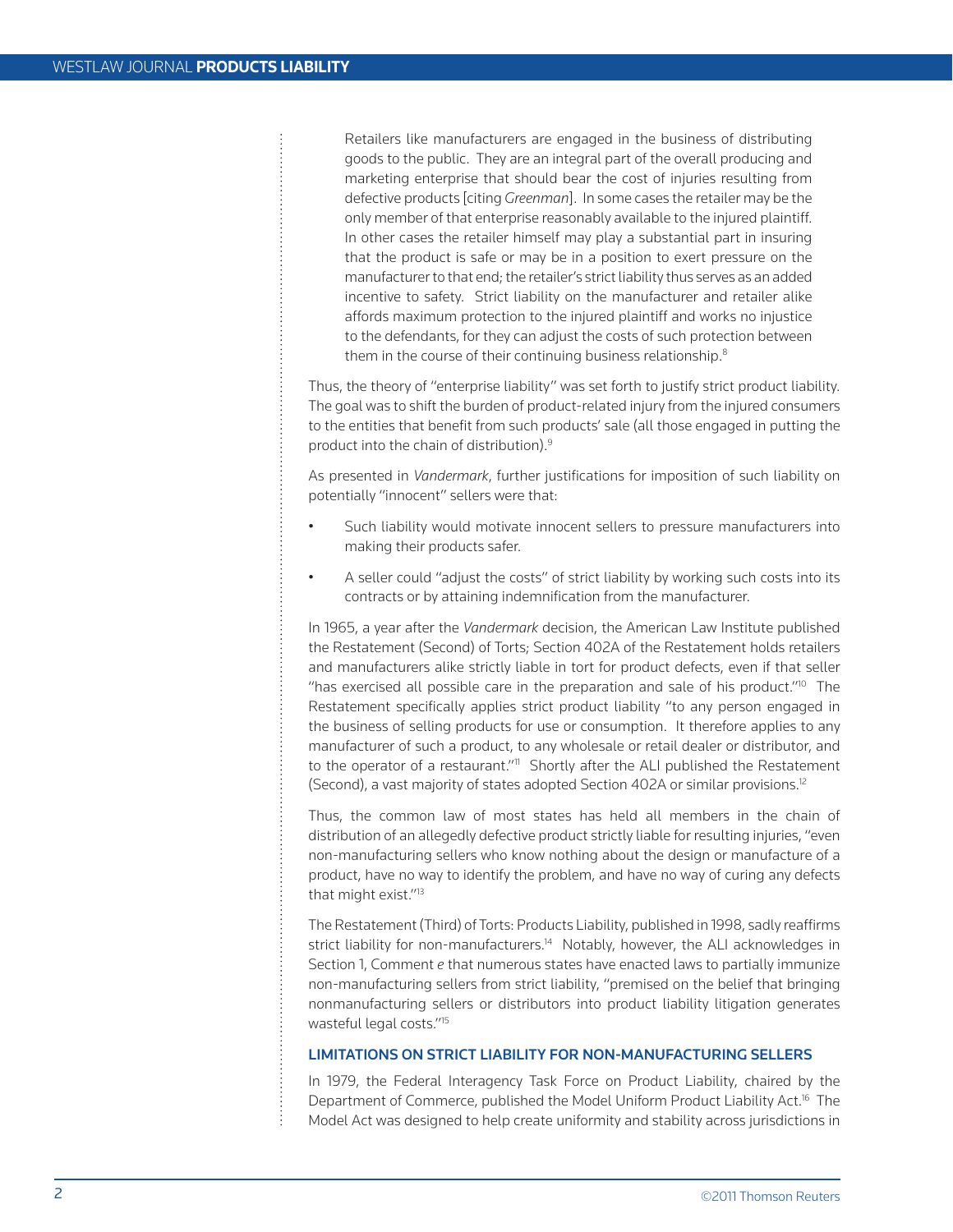order to set product liability insurance rates and provide clarity of consumers' rights and sellers' obligations.17

Section 105 of the Model Act outlines standards of responsibility for non-manufacturing sellers specifically designed to address Justice Traynor's concerns outlined in *Vandermark*, while relieving non-manufacturers of the excessive burdens of defense costs and insurance premiums.18 Therein, non-manufacturing sellers are exempted from strict liability unless the manufacturer cannot be reached for lack of jurisdiction or actual or imminent insolvency.<sup>19</sup> Absent one of these three exceptions, a nonmanufacturing seller can only be held liable for its own negligence or breach of express warranty.<sup>20</sup>

Twenty-four states have since enacted some form of legislative protection from strict product liability for non-manufacturing sellers.<sup>21</sup> As explored below, the extent of such protection varies widely, though many statutes track provisions of the Model  $Act.<sup>22</sup>$ 

Michigan, for example, has eliminated strict product liability through its statutory scheme.<sup>23</sup> With respect to non-manufacturing sellers in particular, Michigan Compiled Laws Section 600.2947(6) explicitly limits allowable product liability claims to negligence (where the seller "failed to exercise reasonable care") or breach of express warranty. Section 600.2947(6) states as follows:

In a product liability action, a seller other than a manufacturer is not liable for harm allegedly caused by the product unless either of the following is true:

(a) The seller failed to exercise reasonable care, including breach of any implied warranty, with respect to the product and that failure was a proximate cause of the person's injuries.

(b) The seller made an express warranty as to the product, the product failed to conform to the warranty, and the failure to conform to the warranty was a proximate cause of the person's harm.

Subsection (a) includes breach of the implied warranty of merchantability. Under common law, a plaintiff could establish a breach of the implied warranty of merchantability by showing a product was sold in defective condition and the defect caused the plaintiff's injury<sup>24</sup> — essentially the same standard for strict liability.<sup>25</sup>

Michigan's Supreme Court has clarified, however, that despite prior implied warranty common law, Section 2947(6)(a) requires a showing of fault in order to impose liability on a non-manufacturing seller.26

Washington and Ohio have statutes similar to Michigan's non-manufacturing seller provision. Both provide that, except under specific circumstances, a nonmanufacturing seller can only be liable to a claimant for its own negligence or breach of an express warranty or representation.<sup>27</sup> Washington's statute further holds a seller liable for its intentional misrepresentation or concealment of information about the product.<sup>28</sup>

The exceptions include the standard "unreachable manufacturer" provisions (insolvency or lack of jurisdiction), as well as situations in which the seller provided plans and specifications to the manufacturer, marketed the product under its own brand name, or owned or was owned by the manufacturer.<sup>29</sup>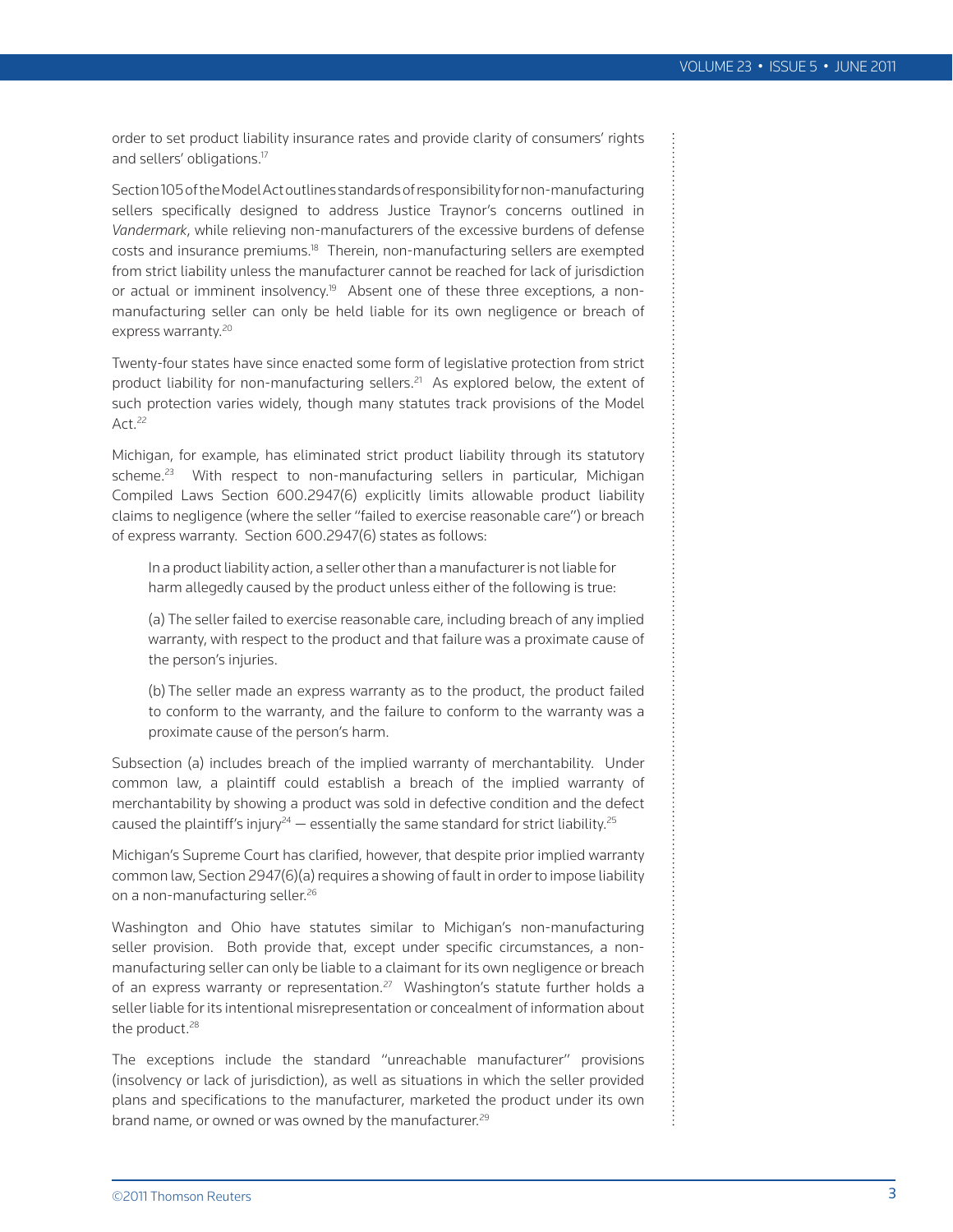Georgia and Nebraska have passed absolute bars to imposing strict liability on nonmanufacturing sellers.<sup>30</sup> Georgia's Section 51-1-11.1 defines a "product seller" as

a person who, in the course of a business conducted for the purpose, leases or sells and distributes; installs; prepares; blends; packages; labels; markets; or assembles pursuant to a manufacturer's plan, intention, design, specifications, or formulation; or repairs; maintains; or otherwise is involved in placing a product in the stream of commerce. $31$ 

Further, "[f]or purposes of a product liability action based in whole or in part on the doctrine of strict liability in tort, a product seller is not a manufacturer as provided in Code Section 51-1-11 and is not liable as such."32 The Georgia statute does not make any exception for cases in which a manufacturer is unknown or unreachable.<sup>33</sup>

Delaware does not apply strict liability in tort to any action involving the sale of products.<sup>34</sup> Despite this, it still enacted a type of "innocent seller" statute dubbed the "sealed container" defense. Delaware Code title 18, Section 7001, immunizes a non-negligent, non-manufacturing seller who acquired and subsequently sold a product in an unaltered, sealed container from liability for any design or manufacturing defects $35$  unless the manufacturer is unreachable.<sup>36</sup>

Significantly, the Delaware Supreme Court limited the statute to apply only to *sales that occurred* after the statute's 1987 enactment, rather than claims filed after 1987.37 This effectively eliminates any potential protection the statute might provide to retailers or other sellers of asbestos-containing products.

North Carolina has statutorily abolished all strict product liability.<sup>38</sup> Like Delaware, the state further created a "sealed container" defense.<sup>39</sup>

The provision immunizes non-manufacturing sellers against *any* product liability action, other than for breach of express warranty, where the seller was not afforded a reasonable opportunity to inspect the product to reveal the alleged defect.<sup>40</sup> It does not apply in cases in which the manufacturer is unreachable for insolvency or lack of jurisdiction.<sup>41</sup>

Colorado and Indiana both limit application of strict product liability against nonmanufacturing sellers except in cases where the court cannot obtain jurisdiction over the manufacturer.<sup>42</sup> Under the exception in each state, the "principal distributor or seller over whom" a court has jurisdiction may be held liable as a manufacturer. $43$ 

Illinois, Minnesota and New Jersey all have "innocent seller" immunization statutes requiring the seller to file an affidavit correctly identifying the manufacturer in order to trigger limitations on a non-manufacturing seller's strict liability.<sup>44</sup> These provisions seek to "temper[] the harsh effect of strict liability as it applies to passive sellers, while ensuring that a person injured by a defective product can recover from a viable source."45 Strict liability still applies where the manufacturer cannot be identified or cannot be reached for lack of jurisdiction or insolvency.46

#### IS INDEMNITY STILL AN OPTION?

Common-law indemnity in many states tends to mirror the provisions set forth in Section 22 of the Restatement (Third) of Torts: Apportionment of Liability.<sup>47</sup> Section 22 states as follows: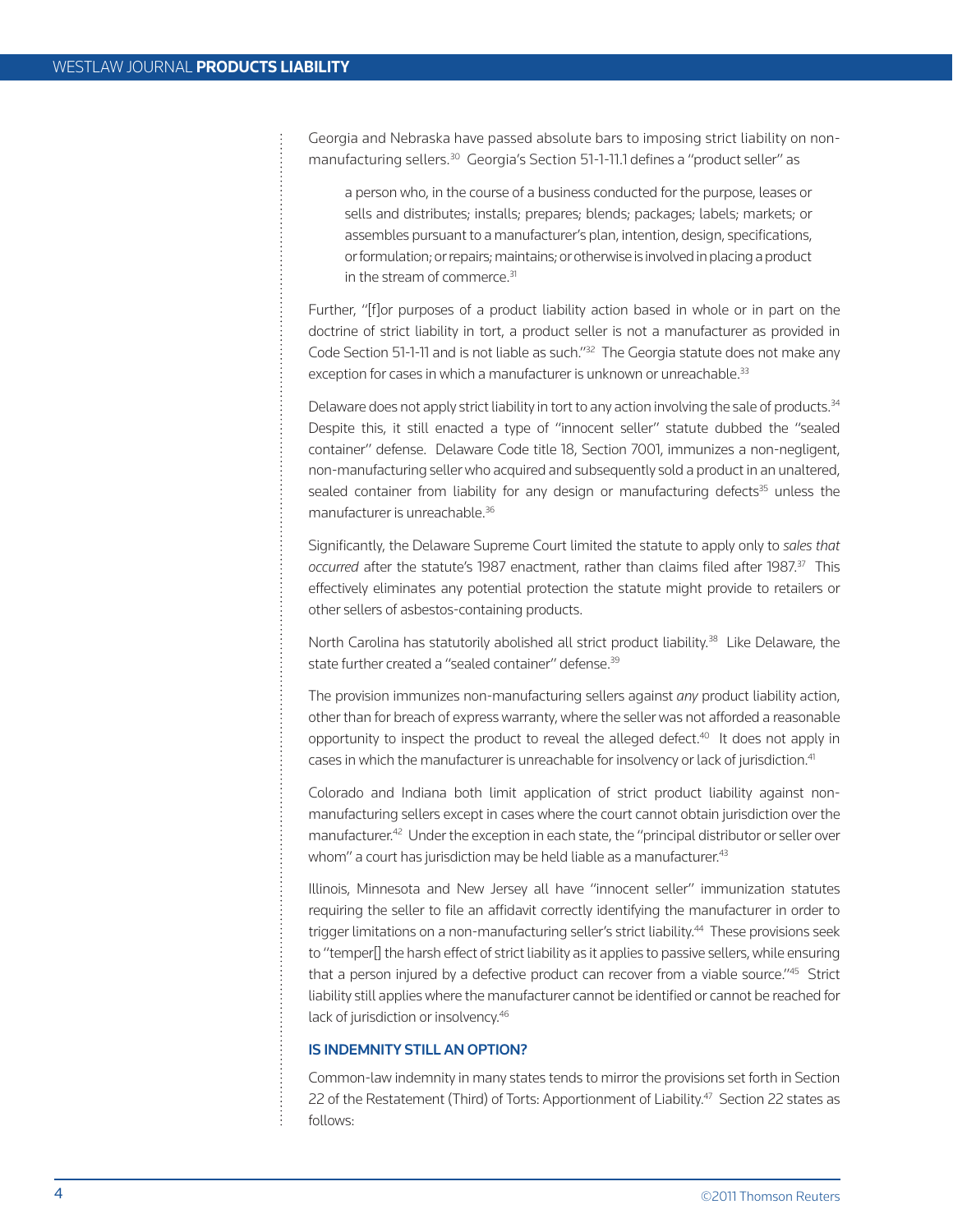(a) When two or more persons are or may be liable for the same harm and one of them discharges the liability of another in whole or in part by settlement or discharge of judgment, the person discharging the liability is entitled to recover indemnity in the amount paid to the plaintiff, plus reasonable legal expenses, if:

- (1) the indemnitor has agreed by contract to indemnify the indemnitee, or
- (2) the indemnitee
	- (i) was not liable except vicariously for the tort of the indemnitor, or
	- (ii) was not liable except as a seller of a product supplied to the indemnitee by the indemnitor and the indemnitee was not independently culpable.

(b) A person who is otherwise entitled to recover indemnity pursuant to contract may do so even if the party against whom indemnity is sought would not be liable to the plaintiff.<sup>48</sup>

In practical terms, however, obtaining indemnification or contribution from a manufacturer or other entity higher up on the supply chain may not be feasible. First, a seller seldom secures a release on behalf of the manufacturer. Second, many states require a finding that a manufacturer be liable to the plaintiff in order for a seller to recover indemnity.<sup>49</sup>

Thus, a finding of no liability on behalf of any defendant would leave a non-liable seller without recourse to recoup its legal fees. Depending on the means by which the case is resolved and the prevailing party, a separate trial could be required on the manufacturer's liability, the reasonableness of each party's fees or settlement amount, or the seller's potential direct liability — all of which would further increase the seller's litigation costs.

Further, with the advent of comparative-fault principles, the ability of many entities to obtain indemnification from manufacturers has been called into question. Where the percentage of fault of all joint tortfeasors is to be considered and ruled upon under a statutory scheme, the common-law right to indemnification may be abrogated.<sup>50</sup>

#### PERILS OF NO STATUTORY INDEMNIFICATION

#### *California*

California provides a case in point. California Code of Civil Procedure Section 877.6(c) states that a joint tortfeasor is precluded from seeking "equitable comparative contribution, or partial or comparative indemnity, based on comparative negligence or comparative fault" against a settling tortfeasor, provided the court finds the settlement was made in good faith.

In construing the provision, the California Supreme Court ruled that the provision bars fellow tortfeasors "from pursuing a claim for total equitable indemnity against a defendant who has entered into a good faith settlement."51 In *Far West Financial v. D&S Co.*, the court ruled that the interests of defendants seeking total equitable indemnity  $-$  "like the interests of all other defendants who may potentially be harmed by a proposed settlement agreement — may be properly protected through the trial court's determination of whether the proposed settlement agreement satisfies the statutory 'good faith' requirement."52

Far West Financial was a real estate developer that contracted with D&S Co., a general contractor, to build a condominium project in Los Angeles County.<sup>53</sup> The homeowners association filed a construction defect claim against Far West, D&S and numerous subcontractors.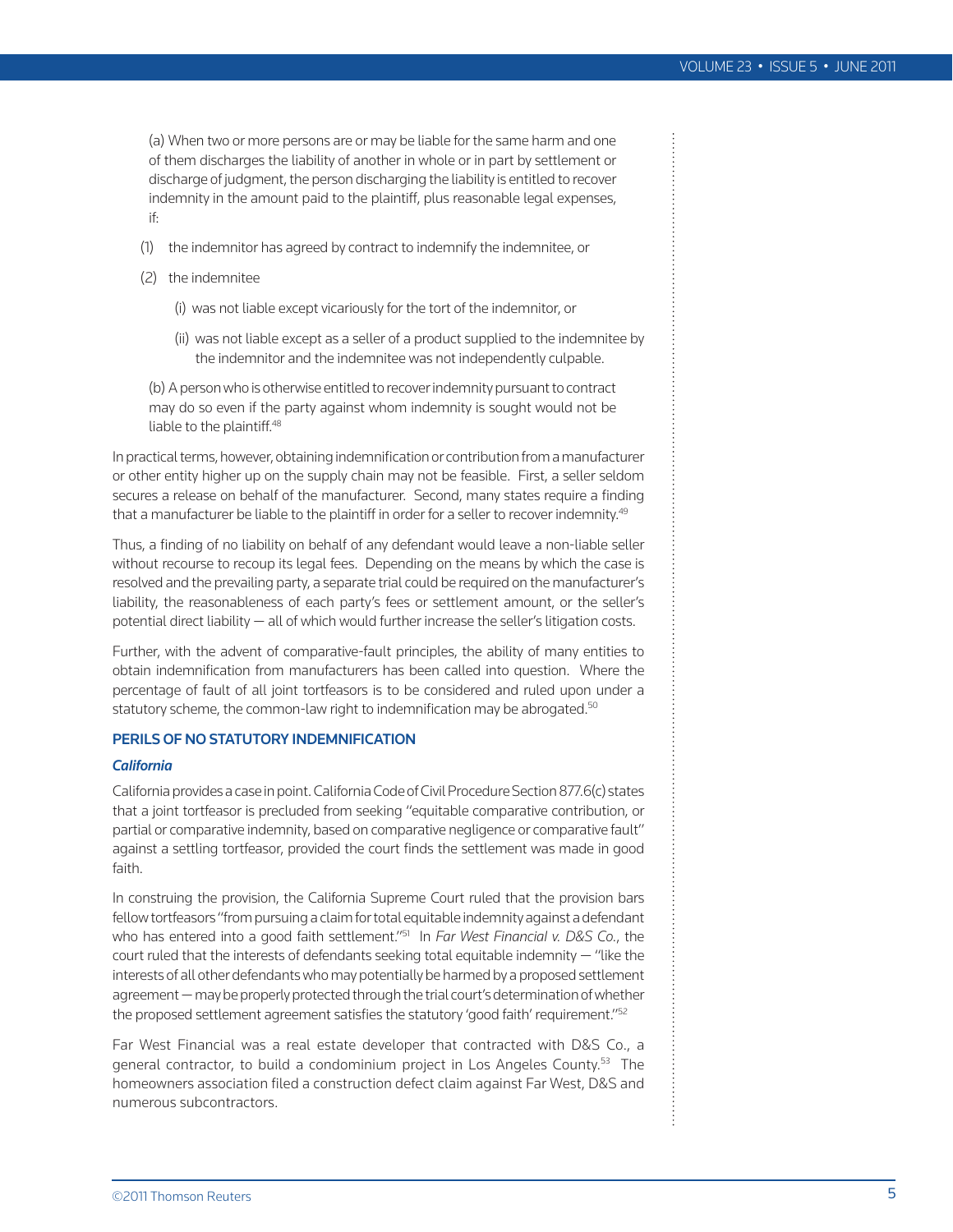Far West settled with the plaintiff and sought equitable indemnity from D&S and its subcontractors, alleging that D&S exercised complete control over the premises and that any construction defects were directly attributable to it or its subcontractors.<sup>54</sup> D&S and the subcontractors later settled with the plaintiff, conditioning the agreement on dismissal of all cross-complaints against D&S.

The trial court found the D&S agreement was made in good faith and dismissed Far West's cross-complaints.

Far West contended that California Code of Civil Procedure Section 877.6, having not expressly barred total indemnity claims, "should not be interpreted to prohibit a nonsettling party, who may be only vicariously or derivatively liable for a plaintiff's injury, from pursuing a claim for total equitable indemnity against a directly or primarily responsible tortfeasor, even if a trial court has found that such a tortfeasor's settlement with the plaintiff satisfies the 'good faith' requirement of Section 877.6"<sup>55</sup>

The state Supreme Court disagreed. It ruled that California only maintains a single "comparative indemnity" doctrine permitting partial (or total) indemnification on a comparative fault basis. $56$  Thus, Section 877.6(c) bars any claim for indemnity or contribution against a settling party whose settlement agreement has been deemed made in good faith.<sup>57</sup>

The court explained, however, that a trial court should consider at a good-faith hearing whether the amount paid in settlement "bears a reasonable relationship to ... the settlor's proportionate share of liability."<sup>58</sup> The high court added:

[N]othing in this opinion is intended to foreclose a trial court from concluding, on the facts of a particular case, that a proposed settlement agreement is not in good faith either because an allegedly vicariously liable tortfeasor has been improperly excluded from settlement negotiations or because such a tortfeasor has not been included within the settlement agreement. At the same time, we do reject the suggestion that a proposed settlement agreement may never be found to constitute a good-faith settlement unless it provides for the total dismissal of any cause of action as to which a nonsettling defendant claims to be only vicariously liable. We believe the trial court which presides over the good-faith settlement hearing is in the best position to determine, based on the circumstances of the particular case, whether the terms of a proposed settlement are unfair to a nonsettling defendant who claims that its liability is only vicarious in nature.<sup>59</sup>

In practice, therefore, even an innocent retailer that is sued in California for selling a sealed product alleged to be defective and tenders its defense to a solvent product manufacturer — which refuses or ignores the tender, excludes the seller from its settlement negotiations with the plaintiff, and then subsequently settles with the plaintiff — can only obtain redress against the manufacturer by convincing the trial court that the manufacturer's settlement agreement was made in bad faith.

Although a court should consider the manufacturer's refusal to defend, release or even include the seller in its negotiations as signs of bad faith, as well as determine whether the amount paid in settlement is in the realm of its proportionate share of fault, in practice, trial courts may not wish to find bad faith absent fraud or other tortious conduct by settling parties. Thus, in effect, the innocent seller may be without redress.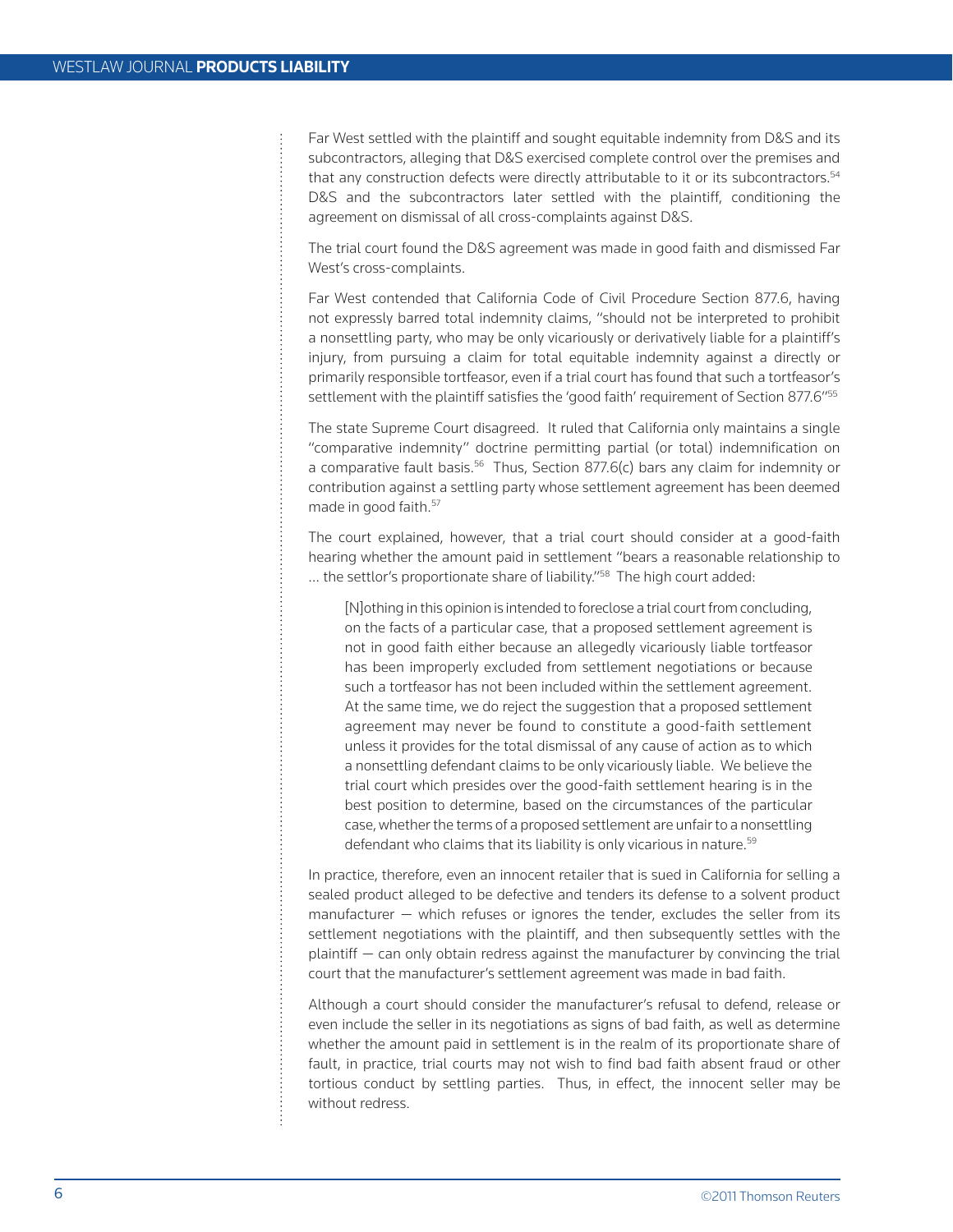#### *Washington*

Washington's "innocent seller: provision, like many others, allows for a nonmanufacturing seller to be held liable as a manufacturer, and thus strictly liable for manufacturing defects, where the seller marketed the product under its own brand name.<sup>60</sup> In 2011 the Washington Court of Appeals construed this provision in conjunction with the state's contributory negligence provisions.<sup>61</sup>

In *Johnson v. REI Inc.* a consumer sued retailer REI for an alleged defect in a bicycle sold under REI's own brand name, Novara. REI sought either a finding that it was entitled to ask a jury to allocate fault between it and the actual manufacturer pursuant to Washington's comparative-fault system or leave to file a third-party complaint against the actual manufacturer.<sup>62</sup>

The plaintiff responded by filing for partial summary judgment that REI was strictly liable for her injuries. The appellate court affirmed the trial court's ruling that, notwithstanding contributory fault principles, the plaintiff could hold REI strictly liable regardless of the degree of the actual manufacturer's fault because state law specifically established that a seller could be held vicariously liable for manufacturing defects (not simply strictly liable) if it held itself out as the manufacturer.<sup>63</sup> REI was thus not entitled to a jury determination of the actual manufacturer's degree of fault.

The trial court allowed REI to file a third-party complaint against the actual manufacturer seeking contribution.<sup>64</sup> Such a complaint would be useless under Washington law, however, in light of the fact that the trial court ordered such a claim be bifurcated from the plaintiff's claim against REI.<sup>65</sup>

Washington law allows for contribution only among those found jointly and severally liable $^{66}$  pursuant to court judgment. $^{67}$  Thus, under the circumstances of the case, REI had no effective avenue to seek contribution from the actual manufacturer.

Despite the adverse effect on REI's contribution claim, the appellate court found that the trial court did not abuse its discretion in ordering bifurcation of REI's action against the actual manufacturer (to avoid delay and prejudice to the plaintiff).<sup>68</sup>

In construing the state's comparative-fault provisions, the Washington Supreme Court has held that a settling party has no right to seek contribution from another alleged tortfeasor because, no judgment being entered, joint and several liability did not arise.69

#### STATUTORY INDEMNIFICATION

#### *Texas*

In 1993 Texas enacted a law requiring manufacturers to indemnify sellers in product liability actions.70 Section 82.002 of the Texas Civil Practice and Remedies Code mandates that a manufacturer indemnify a seller for any loss (including court costs, reasonable attorney fees and reasonable damages), other than that caused by the seller's own negligence or fault, regardless of how the action is concluded.<sup>71</sup>

Thus, unlike at common law, there is no requirement that a manufacturer be found liable to the plaintiff. The statute further allows for recovery of reasonable costs, expenses, damages and attorney fees incurred in seeking indemnification.<sup>72</sup> As the Texas Supreme Court explained, "The purpose of Section 82.002 is to protect innocent sellers who are drawn into product liability litigation solely because of the vicarious nature of that liability by assigning responsibility for the burden of the litigation to product manufacturers."73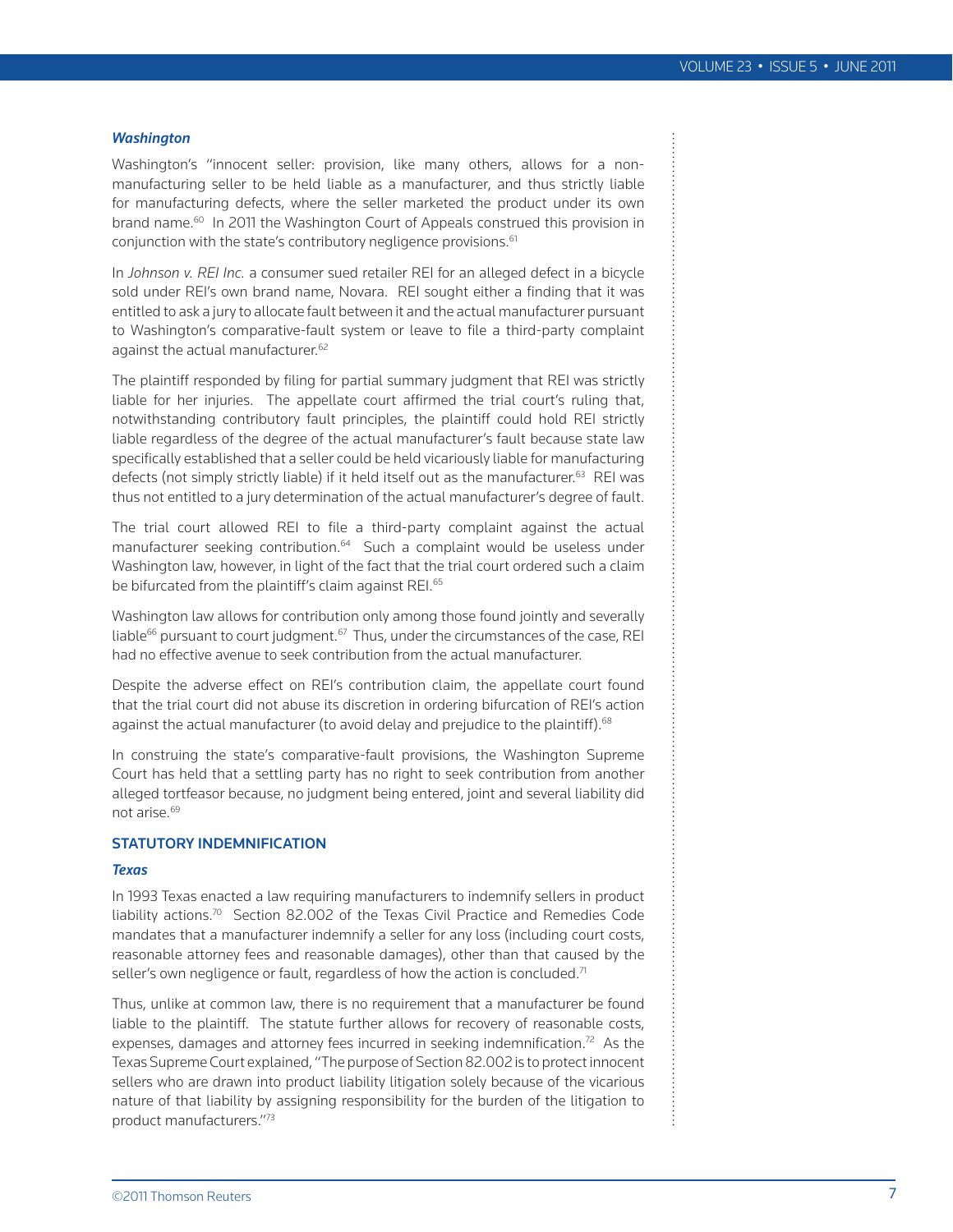In *Meritor Automotive v. Ruan Leasing Co.*,<sup>74</sup> the Texas Supreme Court addressed whether an innocent seller is entitled to litigation expenses incurred in defeating a claim alleging its own negligence.

In *Meritor*, the plaintiff was injured attempting to open the hood of his leased truck.<sup>75</sup> He brought a product liability suit against the truck manufacturer, the hood manufacturer and the truck owner, Ruan Leasing, which leased the truck to his employer. Ruan tendered its defense to the manufacturers, which agreed to defend against the suit.

Months later, the plaintiff amended his complaint, adding an allegation that Ruan itself was negligent in its maintenance of the hood. This forced Ruan to hire its own attorney to defend it in the suit, and the attorney filed a counterclaim against the manufacturers for indemnification for all damages and expenses. The plaintiff settled with both manufacturers on the eve of trial and non-suited his claims against Ruan.<sup>76</sup>

Both sides sought summary judgment on Ruan's indemnity suit. The manufacturers asserted that the Texas indemnity statute did not allow for indemnification for costs incurred defending against allegations of the seller's negligence. $77$ 

The Texas court held, however, that Ruan was entitled to indemnity for its costs in defending and prevailing against the plaintiff's negligence action and in enforcing its indemnity rights based on the plain language of the statute.<sup>78</sup> The statute specifically calls for indemnification against loss arising from a product liability action except those losses caused by the seller.

In *Meritor*, the seller/lessor did not suffer loss caused by its own negligence because it was not negligent. Rather, it suffered loss caused by the plaintiff's allegation of its negligence. Such loss was part and parcel of the product liability action and thus recoverable.

Although the existence of such a strong indemnification statute provides tremendous aid to otherwise "innocent" sellers, it still does not immunize a seller from years of potential litigation over indemnity. In *Ansell Healthcare Products v. United Medical*, 79 a woman brought a product liability suit against numerous defendants for her daughter's allergic reaction to latex gloves.

United Medical sold such gloves to the hospital that treated the plaintiff's daughter. United filed a cross-claim for indemnity against Ansell Healthcare Products, which made the gloves it sold the hospital. Though the plaintiff non-suited United and United won partial summary judgment against Ansell, establishing its right to indemnification by Ansell, Ansell and United litigated the scope of Ansell's duty to indemnify United for eight years.<sup>80</sup>

#### *Arizona*

Arizona does not have an "innocent seller" statute like those discussed above, but does have a statutory indemnification provision for non-manufacturing sellers. Arizona Revised Statutes § 12-684 allows for indemnification for any seller for a product liability judgment, including reasonable costs and attorney fees, where the manufacturer refused to accept tender of a defense from the seller. This is only if the seller lacked actual knowledge of the defect and did not alter or install the product contrary to the manufacturer's specifications in a way giving rise to the suit. $81$  It further calls for a prevailing plaintiff to turn first to a manufacturer to satisfy a judgment where a seller has been granted indemnity.<sup>82</sup>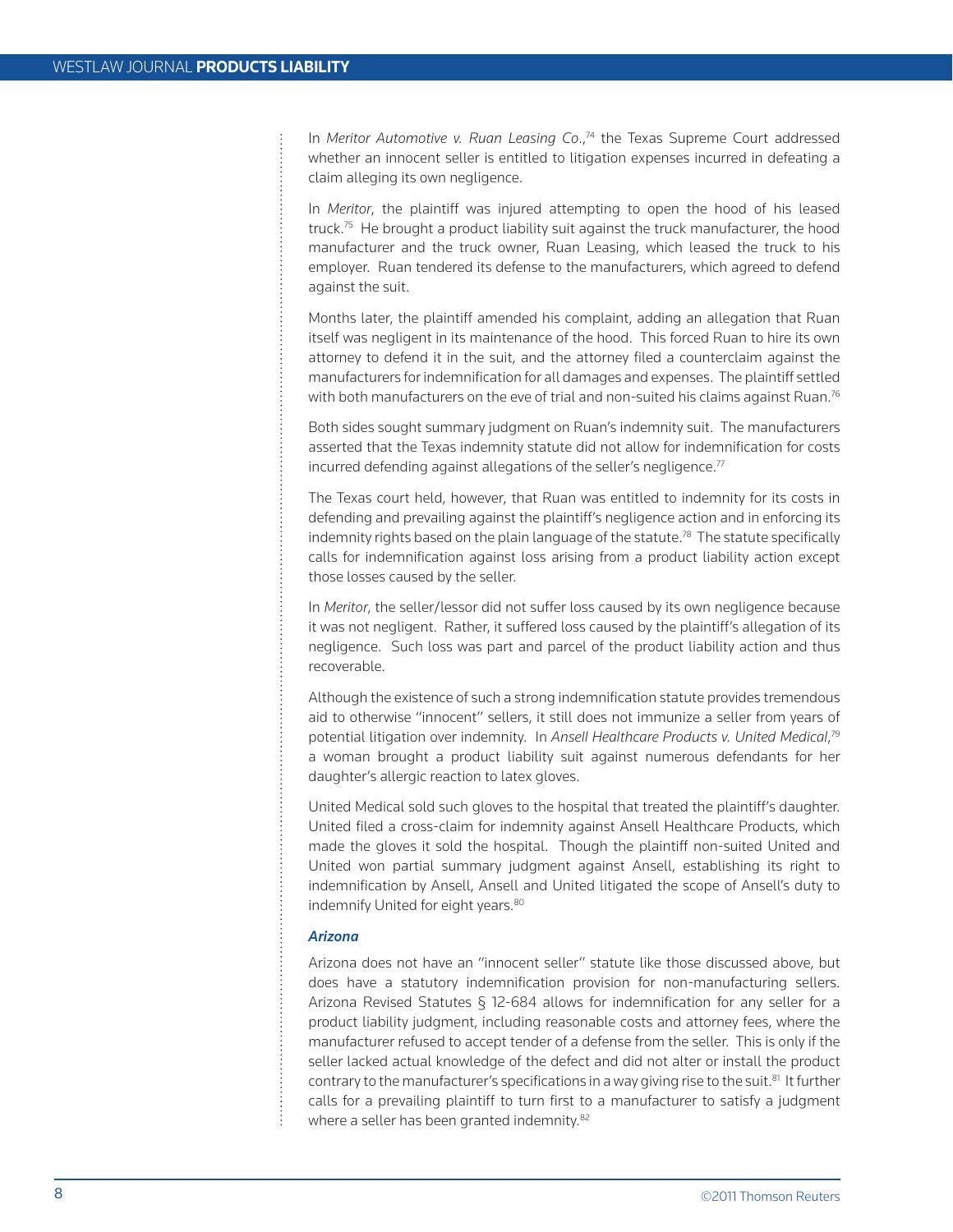While the Arizona provision can be useful to sellers, its breadth is quite limited in practical terms. The statute is limited to indemnity for *judgment* rendered and accompanying defense fees and costs. It does not authorize indemnification or reimbursement for a seller's settlement payment to a plaintiff.<sup>83</sup>

#### **NOTES**

- <sup>1</sup> See generally David G. Owen et al., Madden & Owen on Products Liability § 5:2 (3d ed. 2000) (discussing the path to strict liability in tort).
- <sup>2</sup> *Escola v. Coca Cola Bottling Co.*, 150 P.2d 436, 441 (Cal. 1944) (Traynor, J., concurring) ("I believe the manufacturer's negligence should no longer be singled out as the basis of a plaintiff's right to recover in cases like the present one. In my opinion it should now be recognized that a manufacturer incurs an absolute liability when an article that he has placed on the market, knowing that it is to be used without inspection, proves to have a defect that causes injury to human beings.").
- <sup>3</sup> *Greenman v. Yuba Power Prods.*, 377 P.2d 897 (Cal. 1963).
- <sup>4</sup> *Id.* at 900.

<sup>5</sup> *Id.* at 901.

- <sup>6</sup> *Vandermark v. Ford Motor Co.*, 391 P.2d 168 (Cal. 1964).
- <sup>7</sup> *Id.* at 171-172. The plaintiff was injured after the car's brakes failed, causing plaintiff to crash into a pole. *Id.* at 169.
- <sup>8</sup> *Id.* at 171-172.
- $^{\rm 9}$  The Florida Supreme Court has since explained that "[t]he underlying basis for the doctrine of strict liability is that those entities within a product's distributive chain 'who profit from the sale or distribution of [the product] to the public, rather than the innocent person injured by it, should bear the financial burden of even an undetectable product defect.'" *Samuel Friedland Family Enters. v. Amoroso*, 630 So. 2d 1067, 1068 (Fla. 1994) (citation omitted).
- <sup>10</sup> Restatement (Second) of Torts § 402A (1965). Section 402A states that anyone who "sells" a product in "a defective condition unreasonably dangerous" is liable for harm caused thereby, provided the seller is in the business of selling such a product, and the product reaches the consumer without substantial change. *Id.*
- <sup>11</sup> *Id.* at comment f.
- <sup>12</sup> *See, e.g.,* Owen at 345-46 & n.72; Antonio J. Senagore, The Benefits of Limiting Strict Liability for Used-Product Sellers, 30 N. ILL. U.L. Rev. 349, 356 (2010); Frank J. Cavico Jr., The Strict Tort Liability of Retailers, Wholesalers, and Distributors of Defective Products, 12 Nova L. Rev. 213, 217-18 (1987).
- <sup>13</sup> Steven B. Hantler et al., Is the "Crisis" in the Civil Justice System Real or Imagined?, 38 Loy. L.A. L. Rev. 11211145 (2005).
- <sup>14</sup> Comment e to § 1 of the Restatement (Third) of Torts: Products Liability states as follows:
- Nonmanufacturing sellers or other distributors of products. The rule stated in this section provides that all commercial sellers and distributors of products, including nonmanufacturing sellers and distributors such as wholesalers and retailers, are subject to liability for selling products that are defective. Liability attaches even when such nonmanufacturing sellers or distributors do not themselves render the products defective and regardless of whether they are in a position to prevent defects from occurring.
- Restatement (Third) of Torts: Products Liability § 1, cmt. e (1998).
- <sup>16</sup> Model Unif. Prod. Liab. Act, 44 Fed. Reg. 62,714 (Oct. 31, 1979).
- <sup>17</sup> *Id.*
- <sup>18</sup> *Id.* at 62,726-27. "The section addresses the problem of excessive product liability costs for parties other than manufacturers in the distribution chain in a way that does not compromise incentives for loss prevention. It also leaves the claimant with a viable defendant whenever a defective product has caused harm." *Id.* at 62,726.
- *Id.* at 62,726. Section 105(C) of the Model Act states as follows:
- A product seller, other than a manufacturer, is also subject to the liability of a manufacturer under Section 104 if:

The manufacturer is not subject to service of process under the laws of the claimant's domicile; or The manufacturer has been judicially declared insolvent in that the manufacturer is unable to pay its debts as they become due in the ordinary course of business; or

The court determines that it is highly probable that the claimant would be unable to enforce a judgment against the product manufacturer.

- $\frac{20}{21}$  *Id.*
- <sup>21</sup> *See* Colo. Rev. Stat. § 13-21-402; Del. Code tit. 187, § 7001; Ga. Code § 51-1-11.1; Idaho Code § 6-1407; 735 Ill. Comp. Stat. 5/2-621 (prior to the 1995 amendments made by P.A. 89-7 found unconstitutional in *Best v. Taylor Mach. Works*, 689 N.E. 2d 1057 (Ill. 1997)); Ind. Code §§ 34-20- 2-3, 34-20-2-4; Iowa Code § 613.18; Kan. Stat.§ 60-3306; Ky. Rev. Stat. § 411.340; La. Rev. Stat. § 9:2800.52-.53; Md. Code, Cts. & Jud. Proc. § 5-405; Mich. Comp. Laws § 600.2947(6); Minn. Stat. § 544.41; Miss. Code § 11-1-63; Mo. Stat. § 537.762; Neb. Rev. Stat. § 25-21,181; N.J. Stat. § 2A:58C-9; N.C. Gen. stat. § 99B-2; N.D. Cent. Code § 28-01.3-04, 05; Ohio Rev. Code § 2307.78;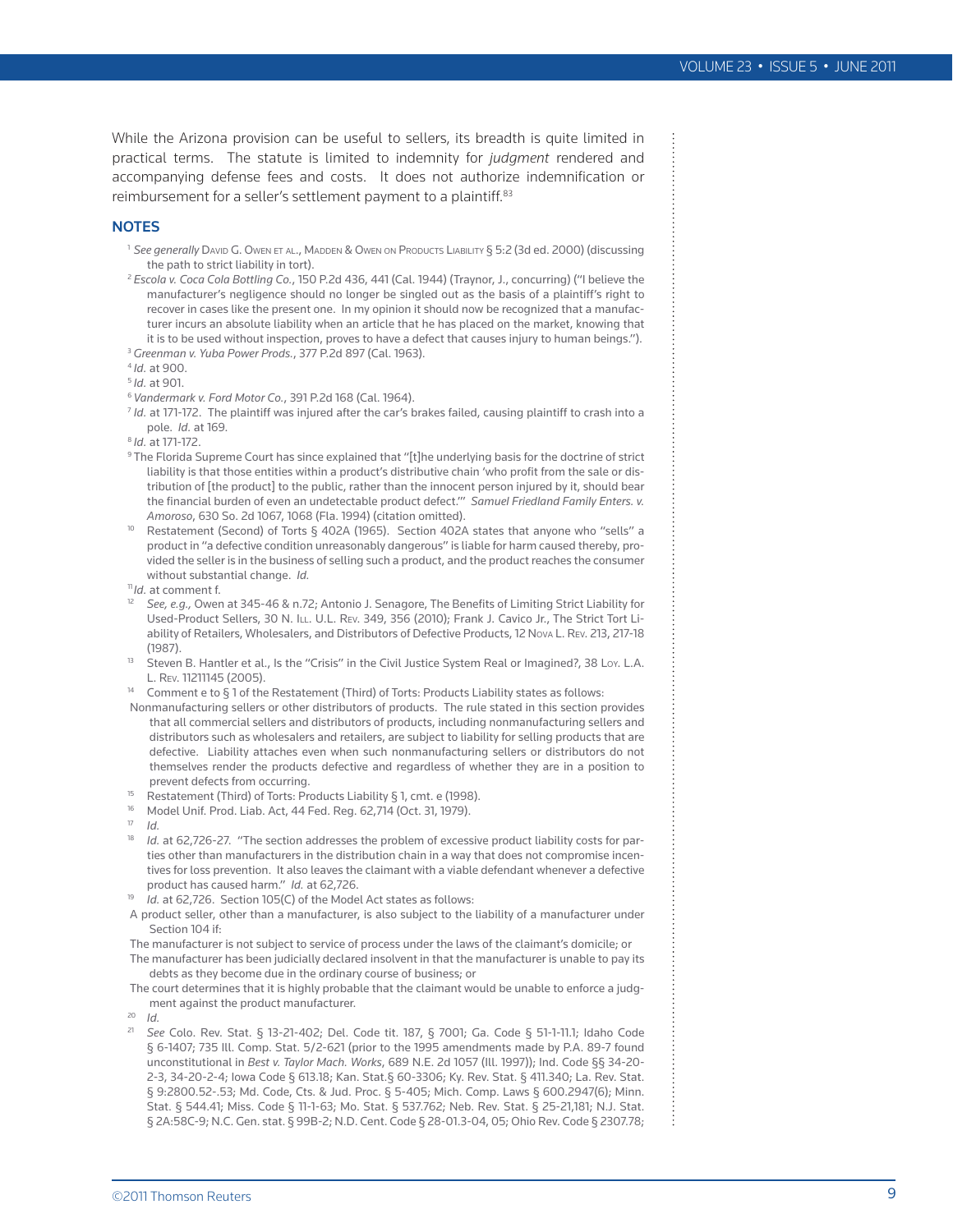- S.D. Codified Laws § 20-9-9; Tenn. Code § 29-28-106; Tex. Civ. Prac. & Rem. Code § 82.003; Wash. Rev. Code § 7.72.040.
- <sup>22</sup> For a brief overview of 23 of the 24 statutes and their limitations, see Robert A. Sachs, *Product Liability Reform and Seller Liability: A Proposal for Change*, 55 Baylor L. Rev. 1031, 1121-36 (2003).
- <sup>23</sup> Mich. Comp. Laws §§ 600.2947, 600.2948.
- <sup>24</sup> *Curry v. Meijer Inc.*, 780 N.W.2d 603, 606 (Mich. 2009) (citing *Piercefield v. Remington Arms Co.,* 133 N.W.2d 129 (Mich. 1965)).
- <sup>25</sup> *See Johnson v. Chrysler Corp.*, 254 N.W.2d 569, 571 (Mich. Ct. App. 1977) ("the proofs that would be presented under a strict liability theory would overlap with the proofs that would be presented under an implied warranty theory").
- <sup>26</sup> *Curry*, 780 N.W.2d at 608, 610.
- <sup>27</sup> Ohio Rev. Code § 2307.78; Wash. Rev. Code § 7.72.040.
- <sup>28</sup> Wash. Rev. Code § 7.72.040(1)(c).
- <sup>29</sup> Ohio Rev. Code § 2307.78(B)(1), (2), (3), (4), (5), (7);Wash. Rev. Code § 7.72.040(2).
- 30 Ga. Code § 51-1-11.1; Neb. Rev. Stat. § 25-21,181.
- $31$  Ga. Code § 51-1-11.1(a).
- $32$  Ga. Code § 51-1-11.1(b).
- $33$  Similarly, the Nebraska provision contains no such exceptions. Nebraska Revised Statutes § 23-21,181 provides, "No product liability action based on the doctrine of strict liability in tort shall be commenced or maintained against any seller or lessor of a product which is alleged to contain or possess a defective condition unreasonably dangerous to the buyer, user, or consumer unless the seller or lessor is also the manufacturer of the product or the part thereof claimed to be defective." Further, Section 25-224(4) governing limitations for suits alleging injuries caused by asbestos exposure states that "[n]o action commenced under this subsection based on the doctrine of strict liability in tort shall be commenced or maintained against any seller of a product which is alleged to contain or possess a defective condition unreasonably dangerous to the buyer, user, or consumer unless such seller is also the manufacturer of such product or the manufacturer of the part thereof claimed to be defective."
- <sup>34</sup> *See Cline v. Prowler Indus. of Md.*, 418 A.2d 968, 978 (Del. 1980) (finding that the doctrine of strict liability in tort for product sales was preempted by Delaware's adoption of the Uniform Commercial Code). The court did note, however, that breach-of-implied-warranty claims under the UCC "parallel those of the doctrine of strict tort liability." *Id.* at 973.
- Del. Code title 18, § 7001(b) provides that:

It shall be a defense to an action against a seller of a product for property damage or personal injury allegedly caused by the defective design or manufacture of a product if the seller establishes that:

- (1) The product was acquired and then sold or leased by the seller in a sealed container and in an unaltered form;
- (2) The seller had no knowledge of the defect;
- (3) In the performance of the duties the seller performed or while the product was in the seller's possession could not have discovered the defect while exercising reasonable care;
- (4) The seller did not manufacture, produce, design or designate the specifications for the product, which conduct was the proximate and substantial cause of the claimant's injury;
- (5) The seller did not alter, modify, assemble or mishandle the product while in the seller's possession in a manner which was the proximate and substantial cause of the claimant's injury; and
- (6) The seller had not received notice of the defect from purchasers of similar products.
- Del. Code tit. 18, § 7001(c) (disallowing the defense where the manufacturer cannot be identified, the manufacturer is insolvent or not subject to jurisdiction, or where the seller breached an express warranty). 37 *In re Asbestos Litig.*, <sup>832</sup> A.2d 705, <sup>713</sup> (Del. 2003).
- 
- "There shall be no strict liability in tort for product liability actions." N.C. Gen. Stat. § 99B-1.1
- 39 N.C. Gen. Stat. § 99B-2.
- 40 N.C. Gen. Stat. § 99B-2(a).
- <sup>41</sup> *Id.*
- 42 Colo. Rev. Stat. § 13-21-402; Ind. Code §§ 34-20-2-3, 34-20-2-4.
- 43 Colo. Rev. Stat. § 13-21-402(2); Ind. Code §34-20-2-4.
- 735 Ill. Comp. Stat. 5/2-621 (prior to the 1995 amendments made by P.A. 89-7 found unconstitutional in *Best v. Taylor Mach. Works*, 689 N.E. 2d 1057 (Ill. 1997)); Minn. Stat. § 544.41; N.J. Stat. § 2A:58C-9. These statutes call for dismissal of all strict liability claims against an innocent seller provided the manufacturer is correctly identified and the court can reach the manufacturer (*i.e.*, there is jurisdiction over a solvent entity). The Minnesota and Illinois provisions differ from the New Jersey statute in that, rather than providing exceptions for an unreachable manufacturer, they do not provide for dismissal of strict liability claims against the seller unless and until a plaintiff files a complaint against the manufacturer.
- <sup>45</sup> *In re Shigellosis Litig.*, 647 N.W.2d 1, 6 (Minn. Ct. App. 2002) (construing Minn. Stat. § 544.41). *See also, Brobbey v. Enter. Leasing Co. of Chicago*, 935 N.E.2d 1084, 1092 (Ill. App. Ct. 2010) ("[T] he purpose of [735 Ill. Comp. Stat. 5/2-621] is to allow a nonmanufacturing defendant, who has